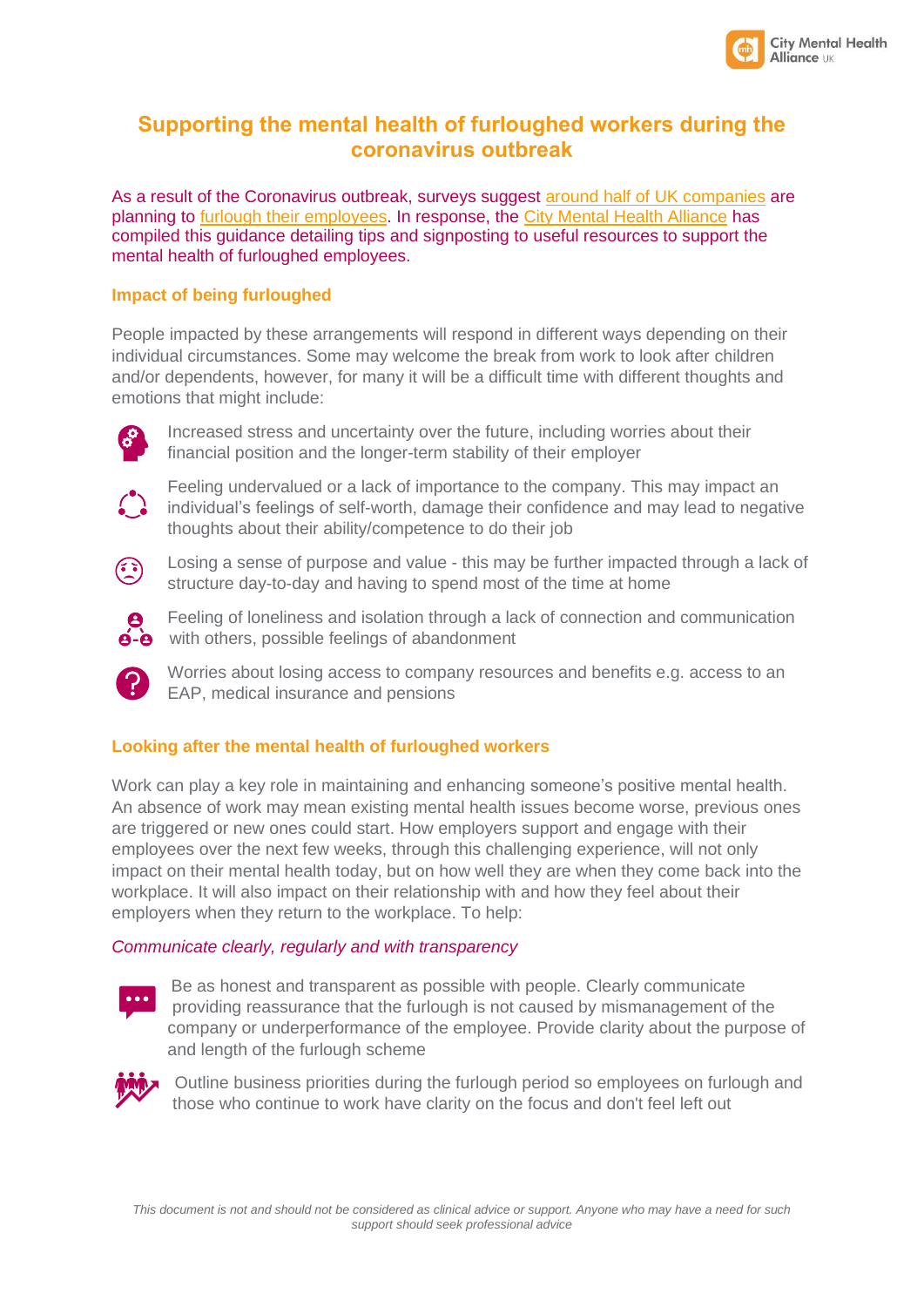



**P.** Pre-empt additional questions from employees with special circumstances such as those on maternity/paternity/parental leave; probation; have planned annual leave; on secondment during the furlough period

### *Signpost to employer and external support for mental health*



Provide clarity as soon as possible around what provisions and benefits will remain in place during the furlough e.g. access to the company EAP and MHFAiders, and insurance coverage



Be aware of certain groups or individuals that may be more affected by being furloughed and may need extra support. For example, new employees, people who live on their own or those with an existing mental or physical health condition. Ask every individual about any concerns they have or extra support they feel they may need



Provide managers/leaders with the skills/guidance to have potentially challenging and emotional conversations with furloughed workers. Ensure that managers/leaders and employees are aware of support and resources available to them

#### *Help employees to stay connected with the company and each other*



Encourage regular check-ins with furloughed workers to provide updates and to ask how they are coping, and if there is anything they need support with. Simple questions such as "Are you okay?" and giving someone space to talk can be helpful. Be clear about what lines of communication are open if they want to connect or have any questions



Hold informal sessions to bring people together over platforms such as Microsoft Teams, and Zoom, to facilitate social connection. Encourage those still working to maintain regular contact with furloughed workers, wherever possible

### **Tips to encourage furloughed workers to stay mentally healthy**

Think about what opportunities can be provided to employees to align them to the [5 Ways to](https://www.nhs.uk/conditions/stress-anxiety-depression/improve-mental-wellbeing/)  [Wellbeing](https://www.nhs.uk/conditions/stress-anxiety-depression/improve-mental-wellbeing/) (Give, Keep Active, Take Notice, Connect and Learn):

### *Give*

Signpost people to alternative activities like [volunteering.](https://www.theguardian.com/society/2020/mar/27/coronavirus-and-volunteering-how-can-i-help-in-the-uk)

### *Take notice*

- During check-ins take notice of how your colleagues are feeling or acting and sign post them to support if needed
- Encourage people to notice how they are feeling. [This mood self-assessment](https://www.nhs.uk/conditions/stress-anxiety-depression/mood-self-assessment/) from the NHS can help people check-in with how they have been feeling over the last two weeks

### *Learn*

• Encourage people to look for potential opportunities to do something different during this time. For example, taking up free or discounted learning or training being offered during the coronavirus outbreak, tackling tasks around the house, starting a new hobby or spending quality time with family